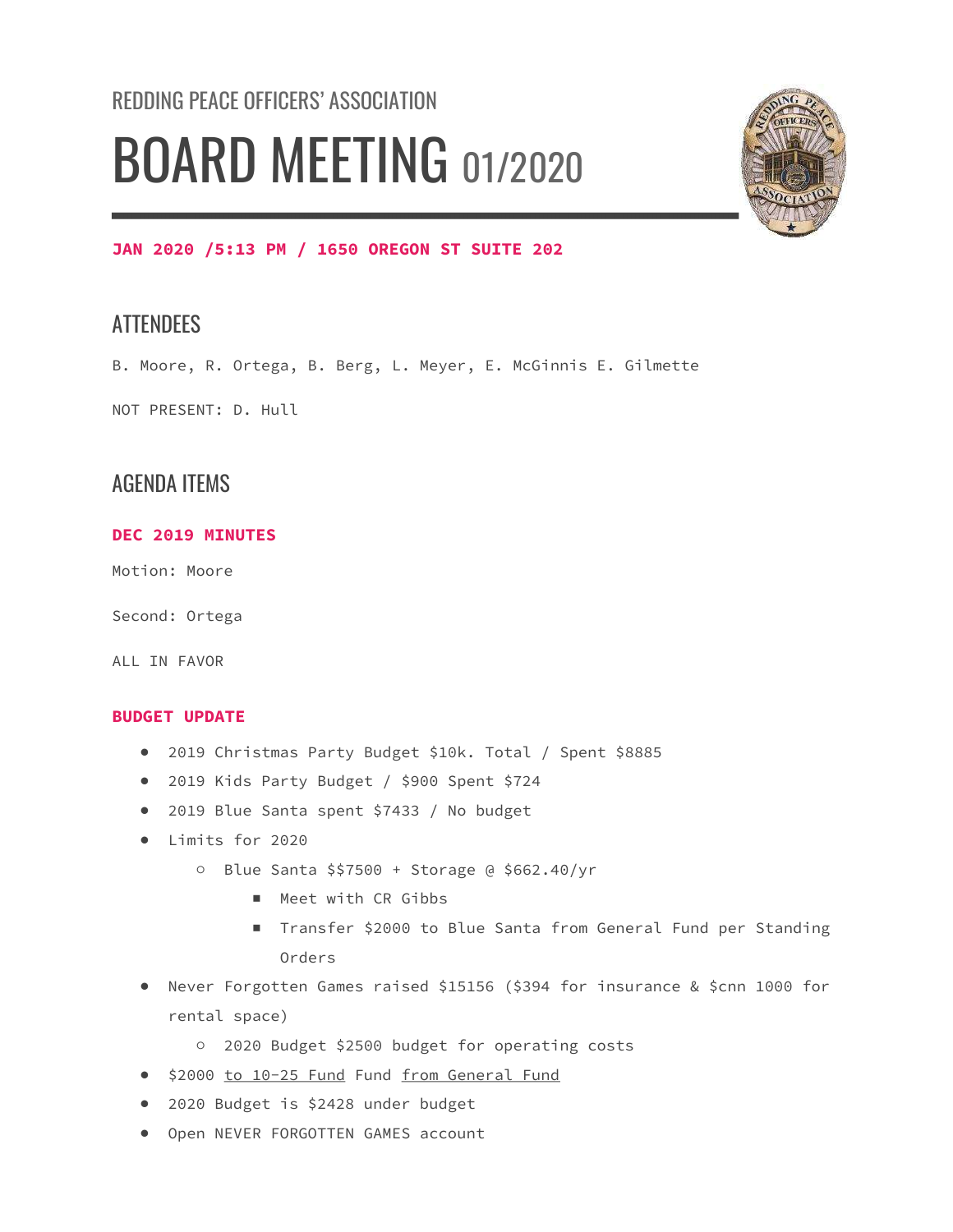- All money will go to this account
- Transfer at end of event and keep operating costs

#### DONATIONS

- \$5052 donation to COPPS from Never Forgotten Games
- \$5052 donation to IAFF from Never Forgotten Games

#### BOARD BUSINESS

#### PARTIES

- Adult Xmas Dec 12th
- Kids Xmas Dec 4th
- Dec 5th Lighted Christmas Parade

#### NFG Committee

Moore, Ortega, Meyer, Hull, Omey, Smetak

#### ● Honored Officers

- Hopkins Modoc
- Stevenson Ceres
- Andrews RFD
- Griffith Lassen

Throwdowns website

#### SHOE POLISH

Delivered to all RPOA Employees

#### BOARD MEMBER EXPECTATIONS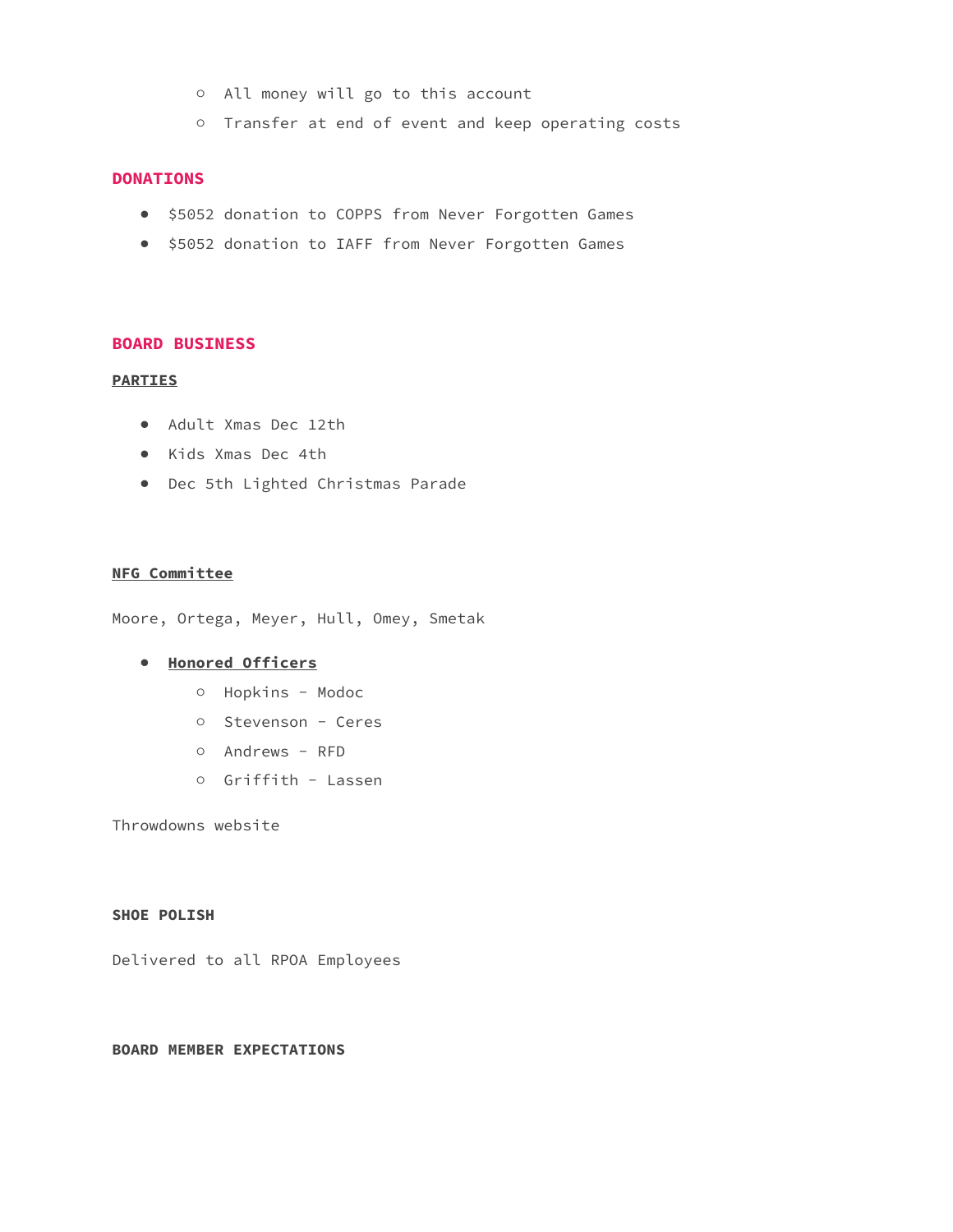#### NEGOTIATIONS

● First meeting done 2nd week Feb.

# NOTES

●

# ADJOURNMENT

1700 hours